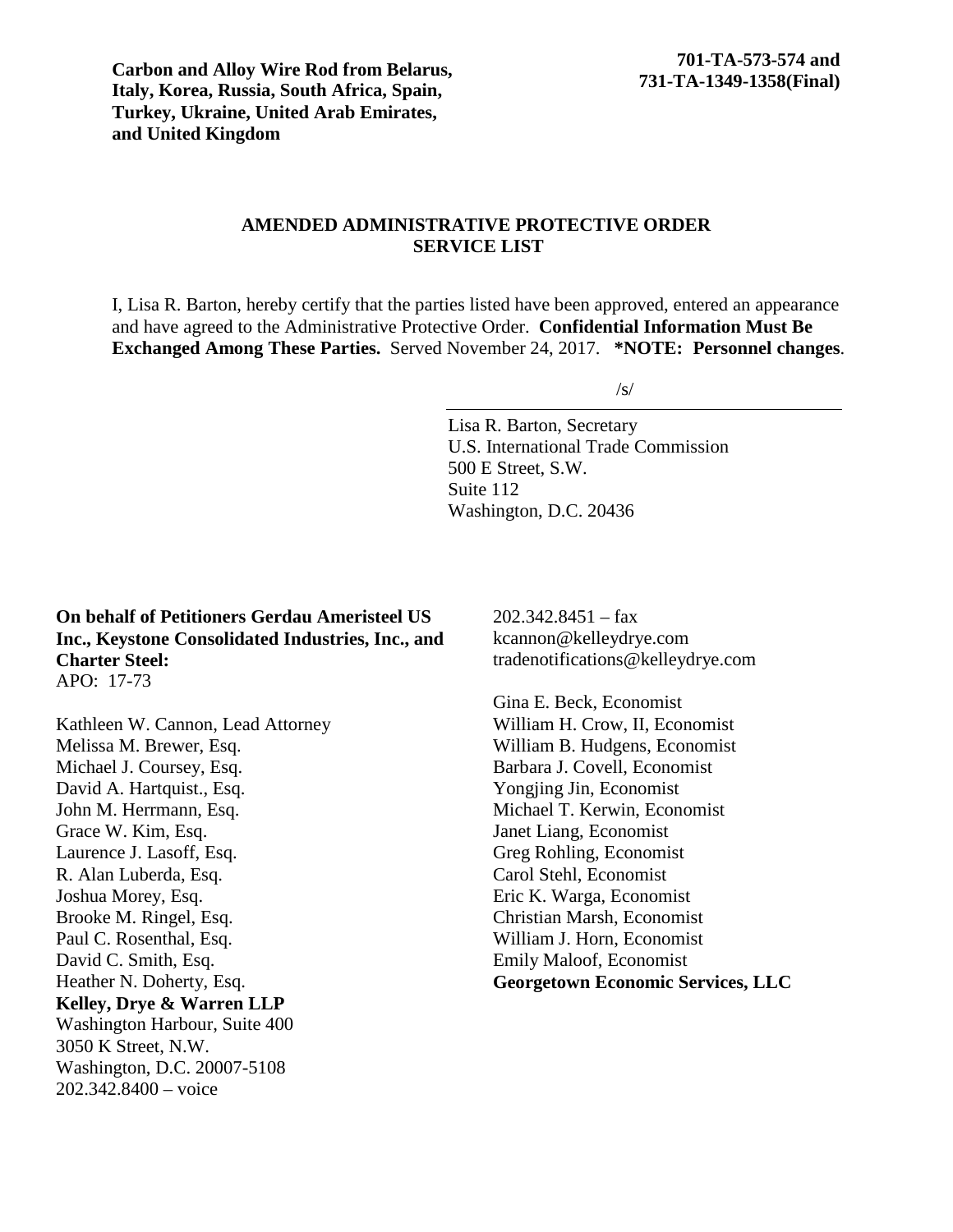# **On behalf of Petitioner Nucor Corporation:**

APO: 17-70

Alan H. Price, Lead Attorney Daniel B. Pickard, Esq. John R. Shane, Esq. Timothy C. Brightbill, Esq. Maureen E. Thorson, Esq. Robert E. DeFrancesco, III, Esq. Christopher B. Weld, Esq. Stephen Claeys, Esq. Jeffrey O. Frank, Esq. Ying Lin, Esq. Laura El-Sabaawi, Esq. Usha Neelakantan, Esq. Derick G. Holt, Esq. Adam M. Teslik, Esq. Cynthia Galvez, Esq. Elizabeth Lee, Esq. Tessa V. Capeloto, Esq. Scott Nance, Consulting Counsel Paul A. Zucker,Int'l Trade Analyst John Clayton, Int'l Trade Analyst Richard F. DiDonna, Int'l Trade Analyst Amy Sherman, Int'l Trade Analyst Cherie Walterman, Research Specialist **Wiley Rein LLP** 1776 K Street, N.W. Washington, D.C. 20006 202.719.7000 trade@wileyrein.com

### **On behalf of Duferco Steel Inc.:** APO: 17-72

John M. Gurley, Lead Attorney Diana Dimitriuc Quaia, Esq. Matthew M. Nolan, Esq. Matthew J. Clark, Esq. Nancy A. Noonan, Esq. Matthew L. Kanna, Esq. Aman Kakar, Esq. Claudia D. Hartleben, Esq. Friederike S. Goergens, Esq. Julia L. Diaz, Esq. Keith F. Huffman, Esq. Andrew Jaxa-Debicki, Esq. **Arent Fox LLP** 1717 K Street, N.W. Washington, D.C. 20006 202.857.6301 – voice  $202.857.6395 - fax$ John.gurley@arentfox.com

**On behalf of Icdas Celik Enerji Tersane ve Ulasim Sanayi A.S., The Istanbul Minerals and Metals Exporters Association and its members, and the Turkish Steel Exporters' Association (Çelik Ihracatçilari Birliği and its members:** APO: 17-88

Matthew M. Nolan, Lead Attorney **Arent Fox LLP** Matthew.nolan@arentfox.com Terri.labounty@arentfox.com

Bulent Hacioglu, Consultant Tanil Akbaytogan, Consultant **Trade Resources Company**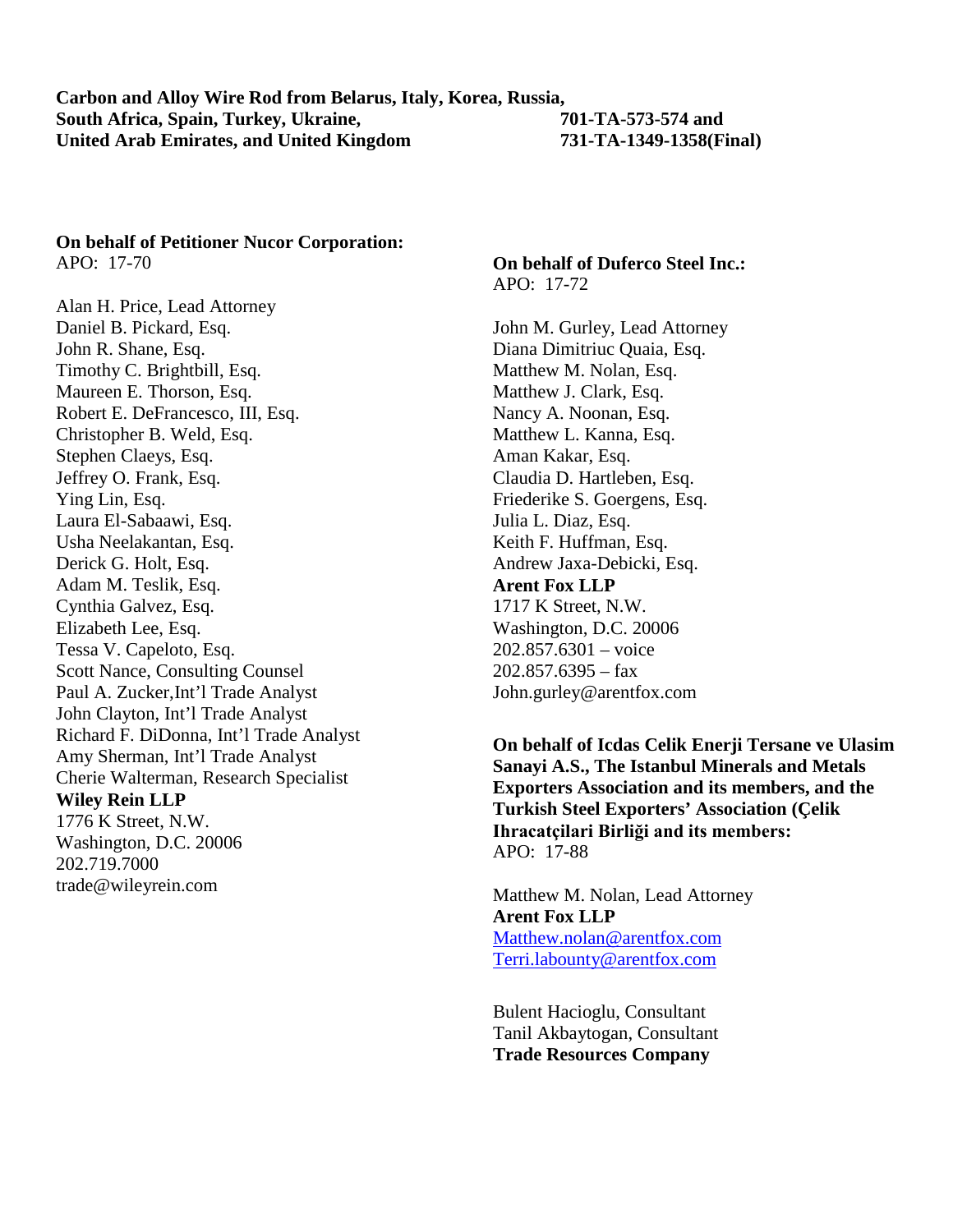## **On behalf of CELSA Group, Global Steel Wire S.A., CELSA Atlantic SA, and Compañía Española de Laminación:**

APO: 17-80 David E. Bond, Lead Attorney Jay C. Campbell, Esq. William J. Moran, Esq. Ting-Ting Kao, Esq. William M.R. Barrett, Esq. Ron Kendler, Esq. Allison Kepkay, Esq. Nicholas Seibert, Analyst **White & Case LLP** 701 Thirteenth Street, N.W. Washington, D.C. 20005-3807 202.729.2307 – voice  $202.639.9355 - fax$ dbond@whitecase.com

### **On behalf of Public Joint Stock Company Yenakiieve Iron and Steel Works and Metinvest International S.A.:** APO: 17-83

Craig A. Lewis, Lead Attorney Michael G. Jacobson, Esq. Patrick de Laperouse, Esq. **Hogan Lovells US LLP** Columbia Square 555 Thirteenth Street, N.W. Washington, D.C. 20004 202.637.5600 – voice  $202.637.5910 -$ fax Craig.lewis@hoganlovells.com **On behalf of Ferriere Nord S.p.A:** APO: 17-84

Daniel J. Cannistra, Lead Attorney Alexander H. Schaefer, Esq. Robert L. LaFrankie, Esq. Yun Gao, Esq. Lorenzo Di Masi, Esq. Ru Xiao-Graham, Sr. Int'l Trade Analyst Edward Goetz, Manager, Int'l Trade **Crowell & Moring LLP** 1001 Pennsylvania Ave., N.W. Washington, D.C. 20004-2595  $202.624.2500 - \text{voice}$  $202.628.5116 -$ fax dcannistra@crowell.com intltrade@crowell.com

**On behalf of British Steel Limited:** APO: 17-85

Thomas J. Trendl, Lead Attorney Joel D. Kaufman, Esq. Zhu Wang, Esq. Richard O. Cunningham, Esq. Nathan W. Cunningham, Esq. Paul Casas, Trade Analyst Tyler Hong-Shik Won, Esq. **Steptoe & Johnson, LLP** 1330 Connecticut Avenue, N.W. Washington, D.C. 20036-1795 202.429.8055 – voice ttrendl@steptoe.com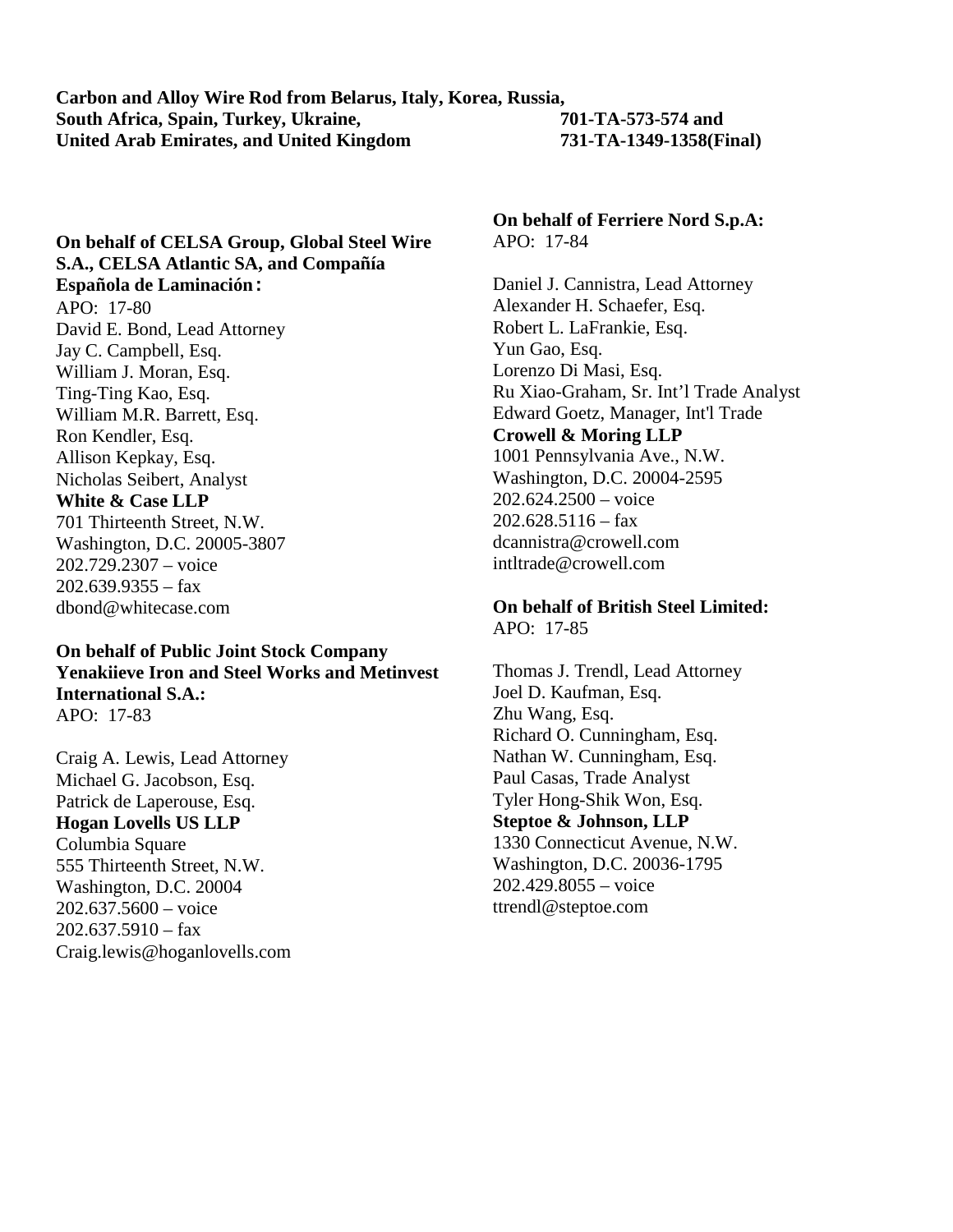# **On behalf of ArcelorMittal South Africa:**

APO: 17-86

Kristin H. Mowry, Lead Attorney Jeffrey S. Grimson, Esq. Jill A. Cramer, Esq. Sarah M. Wyss, Esq. Yuzhe PengLing, Esq. James C. Beaty, Esq. Bryan P. Cenko, Esq. **Mowry & Grimson, PLLC** 5335 Wisconsin Ave., N.W. Suite 810 Washington, D.C. 20015 202.688.3610 – voice 202.595.8968 – fax trade@mowrygrimson.com

John Derrick, Vice President James Dougan, Vice President Aaron Cantler, Economist Curtis Eward, Economist Cara Grodent, Economist Emma Peterson, Economist Parker Sultzer, Research Assistant **Economic Consulting Services LLC**

#### **On behalf of POSCO:** APO: 17-87

Jarrod M. Goldfeder, Lead Attorney Jonathan M. Freed, Esq. Aqmar Rahman, Esq. Robert G. Gosselink, Esq. Warren E. Connelly, Esq. Corey L. Norton, Esq. \*Kenneth N. Hammer, Esq. Michael Ferrier, Trade Consultant Utta Von Nuremburg, Trade Consultant \*Lee O. Lynch, Trade Consultant \*Linda Roberts, Trade Consultant **Trade Pacific PLLC** 660 Pennsylvania Avenue, S.E. Suite 401 Washington, D.C. 20003 202.223.3760 – voice jgoldfeder@tradepacificlaw.com

**On behalf of Stemcor USA Inc.:** APO: 17-216

Kimberly R. Young, Lead Attorney Frederick P. Waite, Esq. **Vorys, Salter, Seymour and Pease LLP** 1909 K Street, N.W. Suite 900 Washington, D.C. 20006-1152 202.467.8881 – voice  $202.533.9043 - fax$ kryoung@vorys.com